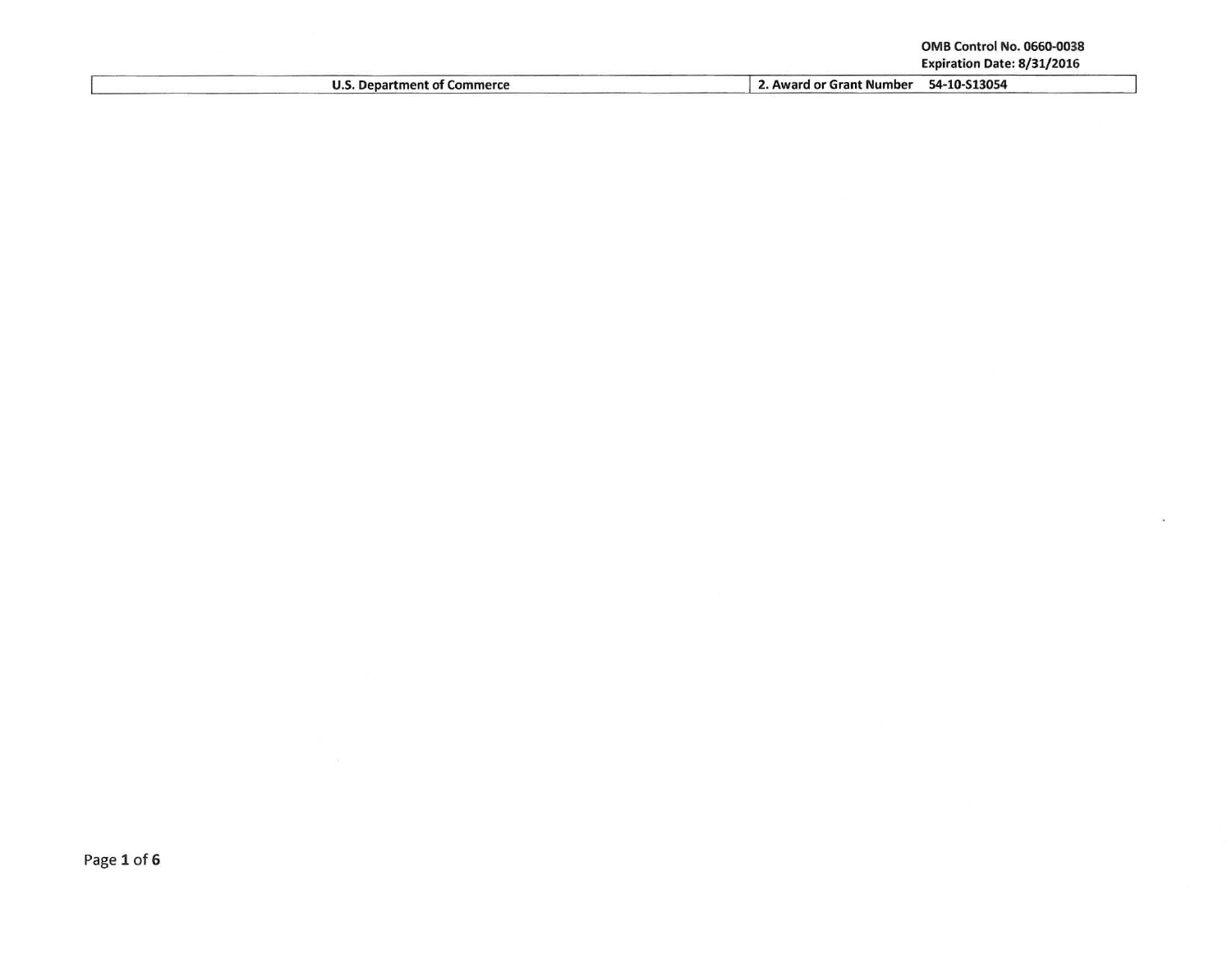|                                                                                |            |                                                                                     |                       |                | 54-10-S13054                                 |                                  |  |
|--------------------------------------------------------------------------------|------------|-------------------------------------------------------------------------------------|-----------------------|----------------|----------------------------------------------|----------------------------------|--|
| <b>Performance Progress Report</b>                                             |            |                                                                                     |                       |                | 4. EIN                                       |                                  |  |
|                                                                                |            |                                                                                     | 55-6001347            |                |                                              |                                  |  |
| 1. Recipient Name<br>WV Division of Homeland Security and Emergency Management |            |                                                                                     |                       | 6. Report Date | 06/30/2014                                   |                                  |  |
| 3. Street Address                                                              |            |                                                                                     |                       |                | 7. Reporting Period End Date:                |                                  |  |
| 1900 Kanawha Blvd., East, Room EB-80                                           |            |                                                                                     |                       |                | 12/31/2013                                   |                                  |  |
| 5. City, State, Zip Code                                                       |            |                                                                                     |                       |                | 8. Final Report                              | 9. Report Frequency              |  |
| Charleston, WV 25305                                                           |            |                                                                                     |                       |                | $\square$ Yes                                | X Quarterly                      |  |
|                                                                                |            |                                                                                     |                       |                | X No                                         |                                  |  |
| 10a. Project/Grant Period                                                      |            | 10b. End Date:                                                                      |                       |                |                                              |                                  |  |
| <b>Start Date: 04/01/2014</b>                                                  | 06/30/2014 |                                                                                     |                       |                |                                              |                                  |  |
|                                                                                |            | 11. List the individual projects in your approved Project Plan - First Net Planning |                       |                |                                              |                                  |  |
| Project Type (Capacity                                                         |            | <b>Project Deliverable Quantity</b>                                                 | <b>Total Federal</b>  |                | <b>Total Federal Funding Amount expended</b> | Percent of Total Federal Funding |  |
| Building, SCIP Update,                                                         |            | (Number & Indicator                                                                 | <b>Funding Amount</b> |                | at the end of this reporting period          | Amount expended                  |  |
| Outreach, Training etc.)                                                       |            | Description)                                                                        |                       |                |                                              |                                  |  |
| <b>Stakeholder Meetings</b><br>$\mathbf{1}$                                    |            | 71                                                                                  |                       |                |                                              |                                  |  |
|                                                                                |            | $\Omega$                                                                            |                       |                |                                              |                                  |  |
| <b>Training Sessions</b><br>2                                                  |            |                                                                                     |                       |                |                                              |                                  |  |
| <b>Training Outreach</b>                                                       |            | 71 w/ Three Meetings                                                                |                       |                |                                              |                                  |  |
| Training - Annual conference                                                   |            | $\mathbf{0}$                                                                        |                       |                |                                              |                                  |  |
| <b>Broadband Conferences</b><br>3                                              |            |                                                                                     |                       |                |                                              |                                  |  |
| Pre-Award Meeting and<br>Travel                                                |            | $\Omega$                                                                            |                       |                |                                              |                                  |  |
| National and Regional Policy<br>Support                                        |            | $\mathbf{0}$                                                                        |                       |                |                                              |                                  |  |
| <b>SIEC Members Annual</b><br>Conference                                       |            | $\Omega$                                                                            |                       |                |                                              |                                  |  |
| <b>Staff Hires (FTE)</b><br>4                                                  |            | 0                                                                                   |                       |                |                                              |                                  |  |
| <b>SWIC</b>                                                                    |            | $\mathbf{0}$                                                                        |                       |                |                                              |                                  |  |
| <b>Technical Support Advisor</b>                                               |            |                                                                                     |                       |                |                                              |                                  |  |
| <b>GIS Analyst</b>                                                             |            | $\Omega$                                                                            |                       |                |                                              |                                  |  |
|                                                                                |            |                                                                                     |                       |                |                                              |                                  |  |
| <b>Contract Executions</b><br>5                                                |            | $\mathbf 0$                                                                         |                       |                |                                              |                                  |  |
| <b>Legal Services</b>                                                          |            | $\mathbf 0$                                                                         |                       |                |                                              |                                  |  |
| <b>SWIC</b>                                                                    |            | $\Omega$                                                                            |                       |                |                                              |                                  |  |
| Program Manager                                                                |            | $\mathbf 0$                                                                         |                       |                |                                              |                                  |  |
| <b>Support Assistant</b>                                                       |            | $\mathbf 0$                                                                         |                       |                |                                              |                                  |  |
| <b>Outreach and Training</b><br>Specialist                                     |            | $\mathbf{0}$                                                                        |                       |                |                                              |                                  |  |
| <b>Grants/SCIP Specialist</b>                                                  |            | $\mathbf{0}$                                                                        |                       |                |                                              |                                  |  |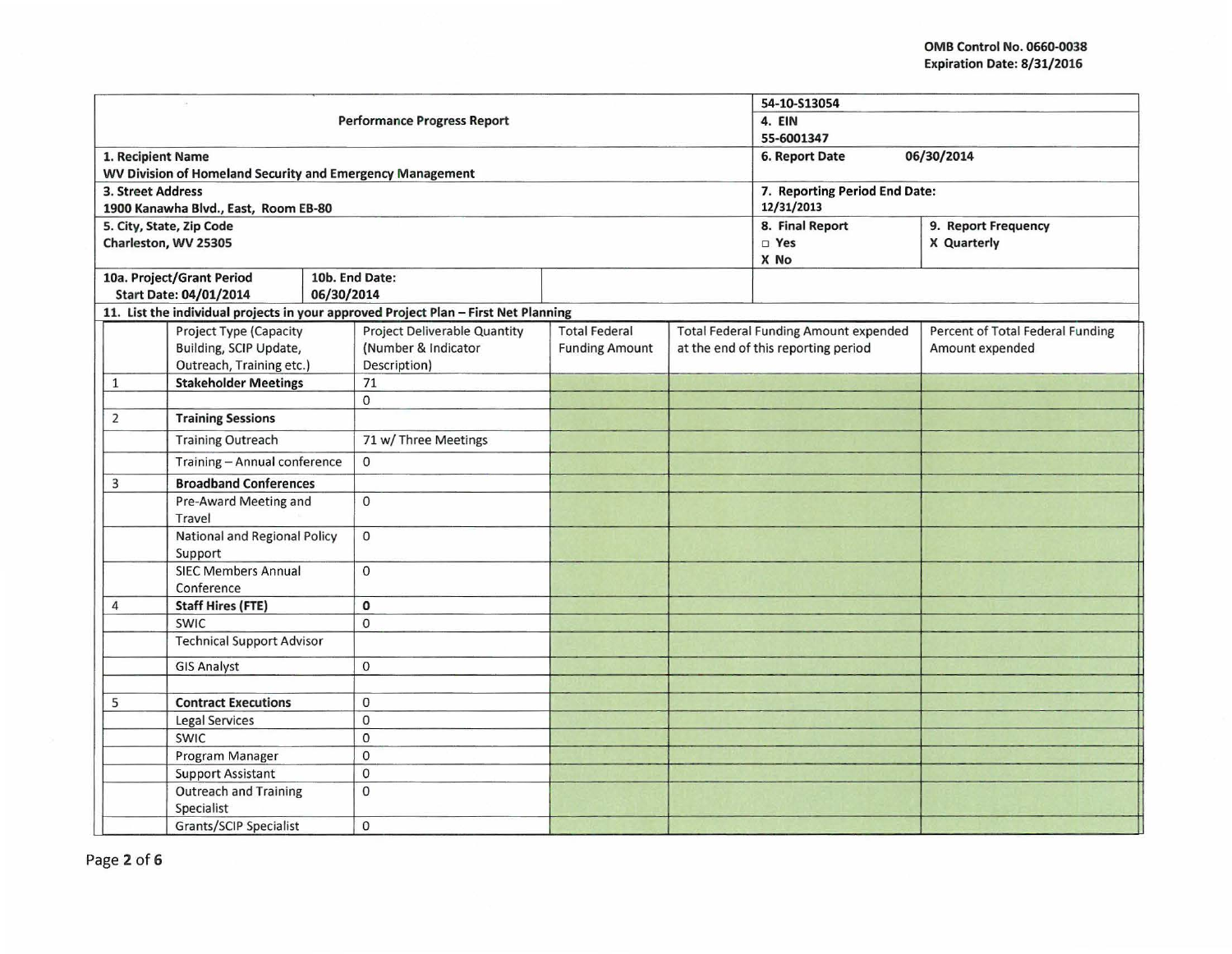|                                                                     | Regional ; Outreach Federal                                                                                                        | $\mathbf 0$         |  |                                                                                                                                                                                 |  |  |  |
|---------------------------------------------------------------------|------------------------------------------------------------------------------------------------------------------------------------|---------------------|--|---------------------------------------------------------------------------------------------------------------------------------------------------------------------------------|--|--|--|
|                                                                     | <b>Broadband SME</b>                                                                                                               | 0                   |  |                                                                                                                                                                                 |  |  |  |
| 6                                                                   | <b>Statutory or Regulatory</b>                                                                                                     |                     |  |                                                                                                                                                                                 |  |  |  |
|                                                                     | <b>Changes</b>                                                                                                                     |                     |  |                                                                                                                                                                                 |  |  |  |
| $\overline{7}$                                                      | <b>Marketing and Publications</b>                                                                                                  |                     |  |                                                                                                                                                                                 |  |  |  |
|                                                                     | <b>Informational Materials</b>                                                                                                     |                     |  |                                                                                                                                                                                 |  |  |  |
| 8                                                                   | <b>Governance Meetings</b>                                                                                                         | $\Omega$            |  |                                                                                                                                                                                 |  |  |  |
|                                                                     | <b>SIEC Group Meetings</b>                                                                                                         | 3 with 76 attendees |  |                                                                                                                                                                                 |  |  |  |
|                                                                     |                                                                                                                                    |                     |  |                                                                                                                                                                                 |  |  |  |
|                                                                     |                                                                                                                                    |                     |  |                                                                                                                                                                                 |  |  |  |
|                                                                     |                                                                                                                                    |                     |  |                                                                                                                                                                                 |  |  |  |
|                                                                     |                                                                                                                                    |                     |  |                                                                                                                                                                                 |  |  |  |
|                                                                     |                                                                                                                                    |                     |  |                                                                                                                                                                                 |  |  |  |
|                                                                     |                                                                                                                                    |                     |  |                                                                                                                                                                                 |  |  |  |
|                                                                     |                                                                                                                                    |                     |  |                                                                                                                                                                                 |  |  |  |
|                                                                     |                                                                                                                                    |                     |  |                                                                                                                                                                                 |  |  |  |
|                                                                     |                                                                                                                                    |                     |  |                                                                                                                                                                                 |  |  |  |
|                                                                     | strategies you have employed; planned major activities for the next quarter; and any additional project milestones or information. |                     |  |                                                                                                                                                                                 |  |  |  |
|                                                                     |                                                                                                                                    |                     |  | 11b. If the project team anticipates requesting any changes to the approved Baseline Report in the next quarter, describe those below. Note that any substantive changes to the |  |  |  |
|                                                                     | Baseline Report must be approved by the Department of Commerce before implementation.                                              |                     |  |                                                                                                                                                                                 |  |  |  |
| Not at this time                                                    |                                                                                                                                    |                     |  |                                                                                                                                                                                 |  |  |  |
|                                                                     | 11c. Provide any other information that would be useful to NTIA as it assesses this project's progress.                            |                     |  |                                                                                                                                                                                 |  |  |  |
| Additional Expenditures have not been drawn at this time from ASAP. |                                                                                                                                    |                     |  |                                                                                                                                                                                 |  |  |  |
| None                                                                |                                                                                                                                    |                     |  |                                                                                                                                                                                 |  |  |  |
|                                                                     | 11d. Describe any success stories or best practices you have identified. Please be as specific as possible.                        |                     |  |                                                                                                                                                                                 |  |  |  |
| None at this time.                                                  |                                                                                                                                    |                     |  |                                                                                                                                                                                 |  |  |  |
|                                                                     |                                                                                                                                    |                     |  |                                                                                                                                                                                 |  |  |  |
|                                                                     | 12. Personnel                                                                                                                      |                     |  |                                                                                                                                                                                 |  |  |  |
|                                                                     |                                                                                                                                    |                     |  |                                                                                                                                                                                 |  |  |  |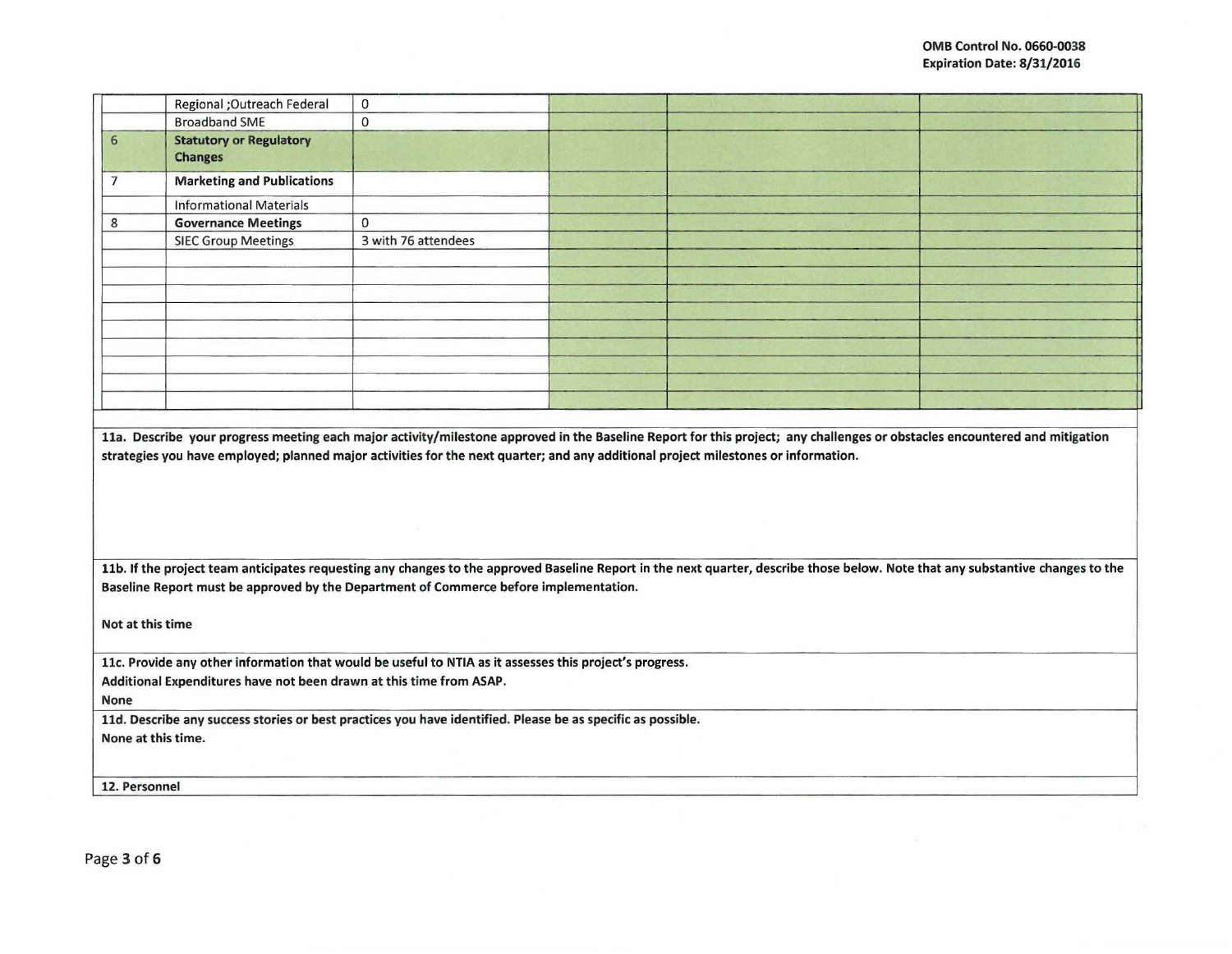12a. If the project is not fully staffed, describe how any lack of staffing may impact the project's time line and when the project will be fully staffed. Lack of staff would have a domino effect. The longer the staff positions were open the bigger the impact on the entire plan.

## 12b. Staffing Table

| <b>Job Title</b>                 | FTE <sub>%</sub> | <b>Project(s) Assigned</b>                                                               |  |  |  |  |
|----------------------------------|------------------|------------------------------------------------------------------------------------------|--|--|--|--|
| <b>SWIC</b>                      | 30%              | Supporting activities relating to education of FirstNet; determine needs of regions. etc |  |  |  |  |
| <b>Technical Support Advisor</b> |                  | Technical expertise to broadband initiative and direct support to the SWIC               |  |  |  |  |
| <b>GIS Analyst</b>               |                  |                                                                                          |  |  |  |  |
| Project Manager - Lisa Paxton    | 60%              |                                                                                          |  |  |  |  |
| Project Manager - Tommy Dingess  | 5%               |                                                                                          |  |  |  |  |

Add Row Remove Row

## 13. Subcontracts (Vendors and/or Sub-recipients)

13a. Subcontracts Table -Include all subcontractors. The totals from this table must equal the "Subcontracts Total" in Question 14f.

| Name        | <b>Subcontract Purpose</b>                 | Type<br>(Vendor/Subrec.) | RFP/RFQ<br>Issued<br>(Y/N) | Contract<br>Executed<br>(Y/N) | Start<br>Date | End<br>Date | <b>Total Federal</b><br><b>Funds Allocated</b> | <b>Total Matching</b><br><b>Funds Allocated</b> | Project and % Assigned |
|-------------|--------------------------------------------|--------------------------|----------------------------|-------------------------------|---------------|-------------|------------------------------------------------|-------------------------------------------------|------------------------|
|             | Legal Services                             | Vendor                   | N                          | Ν                             |               | 9/30/16     | 22,500                                         | $\mathbf 0$                                     | $\mathbf{O}$           |
|             | <b>SWIC</b>                                | Vendor                   | N                          | N                             | 10/01/15      | 9/30/16     | 52,000                                         | $\mathbf 0$                                     | $\mathbf{o}$           |
| Lisa Paxton | Program Manager                            | Vendor                   | Y                          | Y                             | 9/01/13       | 9/30/16     | 189,000                                        | 0                                               | 5                      |
|             | <b>Support Assistant</b>                   | Vendor                   | N                          | N                             |               | 9/30/16     | 108,000                                        | 0                                               | $\circ$                |
|             | <b>Outreach and Training</b><br>Specialist | Vendor                   | N                          | N                             |               | 9/30/16     | 120,000                                        | $\mathbf 0$                                     | $\mathbf{0}$           |
|             | <b>Grants/SCIP Analyst</b>                 | Vendor                   | $\mathsf{N}$               | N                             |               | 9/30/16     | 12,000                                         | $\mathbf 0$                                     | $\mathbf{O}$           |
|             | <b>Broadband SME</b>                       | Vendor                   | N                          | $\mathsf{N}$                  | 10/01/14      | 9/30/16     | 270,000                                        | 0                                               | $\pmb{0}$              |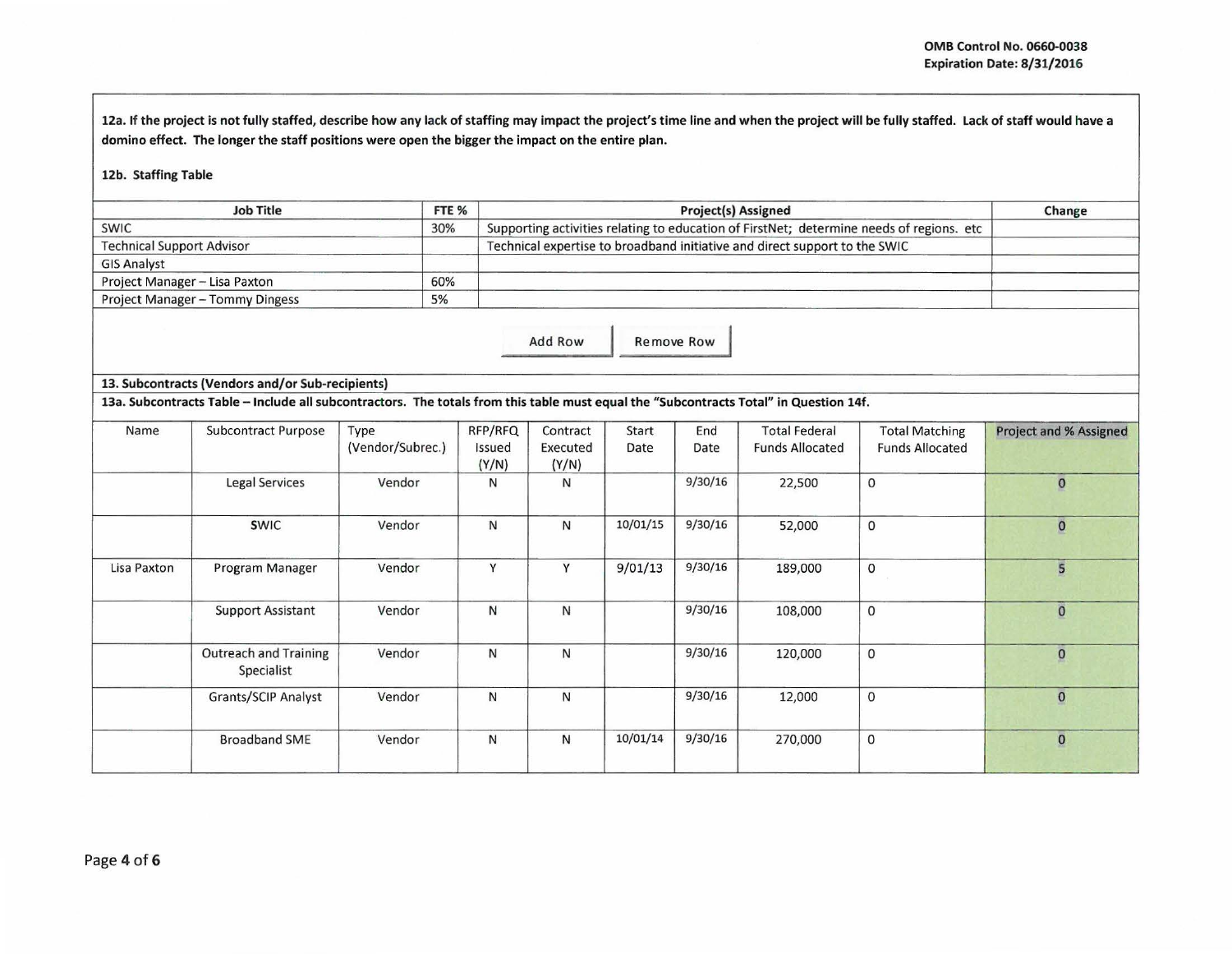|                                                                                                                                                                                                 |                                     |                                       | <b>Add Row</b>             | <b>Remove Row</b>                    |                                                                                                                                                                                      |                          |
|-------------------------------------------------------------------------------------------------------------------------------------------------------------------------------------------------|-------------------------------------|---------------------------------------|----------------------------|--------------------------------------|--------------------------------------------------------------------------------------------------------------------------------------------------------------------------------------|--------------------------|
|                                                                                                                                                                                                 |                                     |                                       |                            |                                      |                                                                                                                                                                                      |                          |
| 13b. Describe any challenges encountered with vendors and/or sub-recipients.                                                                                                                    |                                     |                                       |                            |                                      |                                                                                                                                                                                      |                          |
| No changes at this time.                                                                                                                                                                        |                                     |                                       |                            |                                      |                                                                                                                                                                                      |                          |
| 14. Budget Worksheet                                                                                                                                                                            |                                     |                                       |                            |                                      |                                                                                                                                                                                      |                          |
| Columns 2, 3 and 4 must match your current project budget for the entire award, which is the SF-424A on file.<br>Only list matching funds that the Department of Commerce has already approved. |                                     |                                       |                            |                                      |                                                                                                                                                                                      |                          |
| Project Budget Element (1)                                                                                                                                                                      | <b>Federal Funds</b><br>Awarded (2) | <b>Approved Matching</b><br>Funds (3) | <b>Total Budget</b><br>(4) | <b>Federal Funds</b><br>Expended (5) | <b>Approved Matching Funds</b><br>Expended (6)                                                                                                                                       | Total Funds Expended (7) |
| a. Personnel Salaries                                                                                                                                                                           | 0                                   | 237,689                               | 237,689                    | 0                                    | 7,570                                                                                                                                                                                | 7,570                    |
| b. Personnel Fringe Benefits                                                                                                                                                                    | $\Omega$                            | $\Omega$                              | $\Omega$                   | $\mathbf 0$                          | $\Omega$                                                                                                                                                                             | $\Omega$                 |
| c. Travel                                                                                                                                                                                       | 209,125                             | 11,998                                | 221,123                    | $\mathbf{O}$                         | 7,275                                                                                                                                                                                | 7,275                    |
| d. Equipment                                                                                                                                                                                    | $\Omega$                            | $\Omega$                              | $\Omega$                   | 0                                    | 0                                                                                                                                                                                    | $\Omega$                 |
| e. Materials/Supplies                                                                                                                                                                           | 10,473                              | 5,400                                 | 15,873                     | $\mathbf 0$                          | $\Omega$                                                                                                                                                                             | $\Omega$                 |
| f. Subcontracts Total                                                                                                                                                                           | 803,500                             | $\mathbf 0$                           | 803,500                    | $\mathbf 0$                          | 12,565                                                                                                                                                                               | 12,565                   |
| g. Other                                                                                                                                                                                        | 98,400                              | 25,920                                | 124,320                    | $\mathbf 0$                          | $\Omega$                                                                                                                                                                             | $\Omega$                 |
| h. Total Costs                                                                                                                                                                                  | 1,121,498                           | 281,007                               | 1,402,505                  | $\mathbf 0$                          | 27,410                                                                                                                                                                               | 27,410                   |
| i. % of Total                                                                                                                                                                                   | 80%                                 | 20%                                   | 100%                       | $\Omega$                             | 100%                                                                                                                                                                                 | 100%                     |
|                                                                                                                                                                                                 |                                     |                                       |                            |                                      | 15. Certification: I certify to the best of my knowledge and belief that this report is correct and complete for performance of activities for the purpose(s) set forth in the award |                          |
| documents.                                                                                                                                                                                      |                                     |                                       |                            |                                      |                                                                                                                                                                                      |                          |
|                                                                                                                                                                                                 |                                     |                                       |                            |                                      |                                                                                                                                                                                      |                          |
| 16a. Typed or printed name and title of Authorized Certifying Official                                                                                                                          |                                     |                                       |                            |                                      | 16c. Telephone (area code, number, and extension)                                                                                                                                    |                          |
| Tommy Lee Dingess, Director of Administration, WVDHSEM                                                                                                                                          |                                     |                                       |                            |                                      |                                                                                                                                                                                      |                          |
|                                                                                                                                                                                                 |                                     |                                       |                            | 304/558-5380                         |                                                                                                                                                                                      |                          |
|                                                                                                                                                                                                 |                                     |                                       |                            | <b>16d. Email Address</b>            |                                                                                                                                                                                      |                          |
|                                                                                                                                                                                                 |                                     |                                       |                            | Tommy.l.dingess@wv.gov               |                                                                                                                                                                                      |                          |
| 16b. Signature of Authorized Certifying Official                                                                                                                                                |                                     |                                       |                            | 07/30/2014                           | 16e. Date Report Submitted (month, day, year)                                                                                                                                        |                          |
|                                                                                                                                                                                                 |                                     |                                       |                            |                                      |                                                                                                                                                                                      |                          |

 $\sim$ 

Page 5 of 6